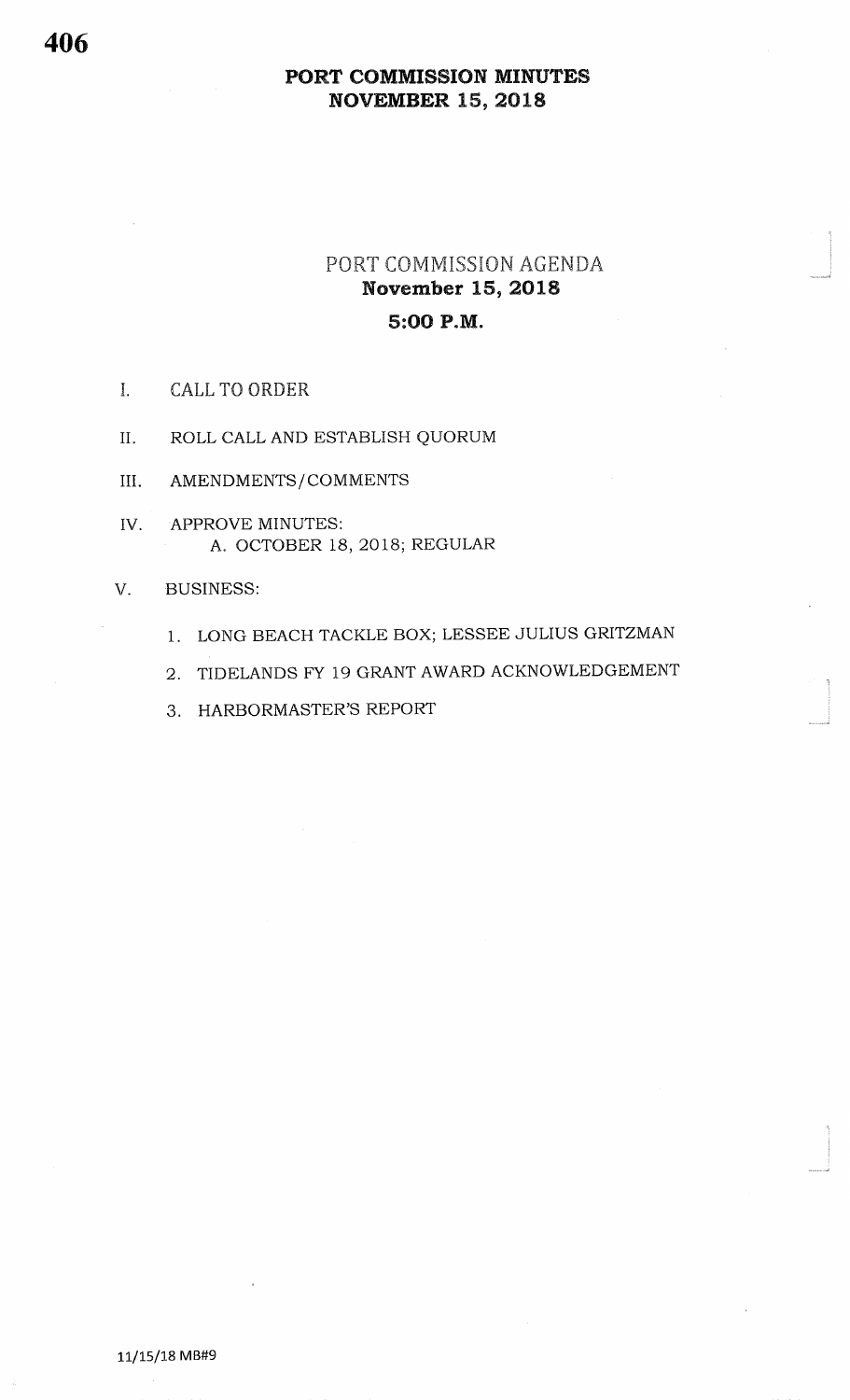Be it remembered that a regular meeting of the Port Commission of the City of Long Beach, Mississippi, was begun and held at the City Hall Meeting Room, 201 Jeff Davis Avenue, in said city, on Thursday, November 15, 201g,at 5:00 o'clock p.m., it being the time, date, and place fixed for holding said meeting.

There were present and in attendance on said Commission and at themeeting the following named persons: President Phil Kies, Vice PresidentBrandon Boggess, Secretary Don Deschenes, Commissioners Russell Jones,Kevin Hicks, Barney Hill, Harbormaster Bill Angley, and city clerk staceyDahl.

Absent the meeting were Commissioners Brian Currie and JuniorHusband.

There being a quorum present and sufficient to transact the business ofthis meeting, the following proceedings were had and done.

\*\*\*\*\*\*\*\*\*\*\*\*\*\*\*\*\*\*\*\*\*\*\*\*\*

Commissioner Kies called the meeting to order; whereupon there were noamendments or comments to the agenda.

\*\*\*\*\*\*\*\*\*\*\*\*\*\*\*\*\*\*\*\*\*\*\*\*\*\*\*

Commissioner Deschenes made motion seconded by Commissioner Hill and unanimously carried to approve minutes of the Port Commission, asfollows:

 $\triangleright$  Regular Minutes of October 18, 2018, as submitted.

\*\*\*\*\*\*\*\*\*\*\*\*\*\*\*\*\*\*\*\*\*\*\*\*\*\*\*\*

The commission recognized Mr. Julius Gritzman, lessee of the LongBeach Tackle Box; whereupon Mr. Gritzman explained he was a month behindin lease payments, but would be current by Monday, November 19, 2018. Commissioner Kies made motion seconded by Commissioner Deschenes andunanimously carried to table any action.

Upon extensive discussion regarding fuel at the harbor and the conditionof the bait shop building, it was the consensus of the commission directing the harbormaster and two (2) of the commissioners with construction experience to inspect the bait shop building and prepare a list of repairs needed.

\*\*\*\*

The commission acknowledged the award of Tidelands FY19 award in theamount of \$3OO,OO0 (three hundred thousand dollars), as foliows: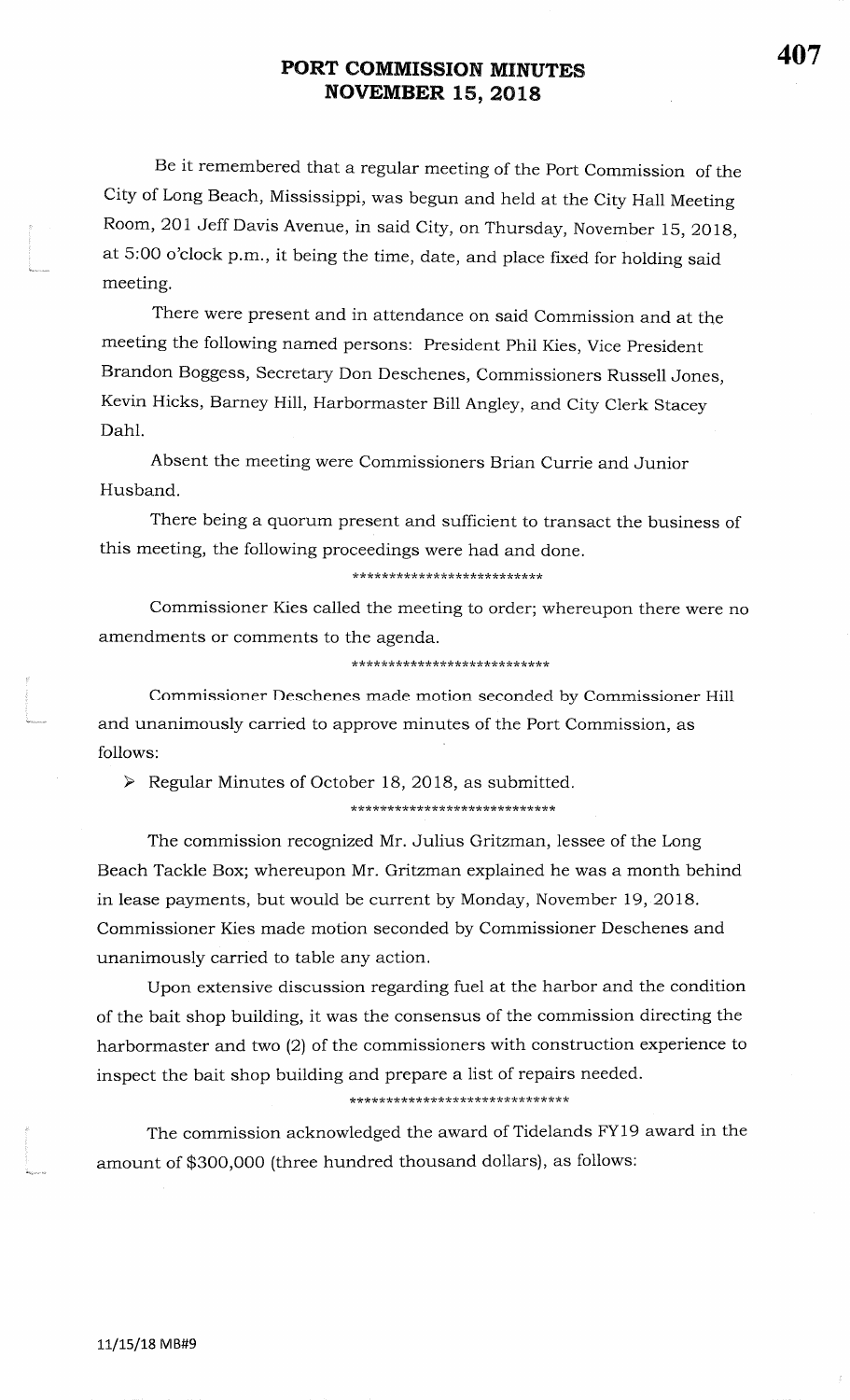

#### STATE OF MISSISSIPPI Phil Bryant<br>Governor

#### MISSISSIPPI DEPARTMENT OF MARINE RESOURCES Joe Spraggins, Executive Director

October 23, 2018

Mayor George BassP.O. Box 929Long Beach, MS 39550

Re: Tidelands Grant Award - Harbor Improvements

Dear Mayor Bass:

<sup>I</sup>am pleased to announce the City of Long Beach has been awarded a Public Trust Tidelands grant forthe above referenced project by the Mississippi Legislature. This award was authorized during the 2018<br>Mississippi Lagislative cossion Mississippi Legislative session.

have attached the Tidelands Grant Agreement, please sign and return an original to our office. We will also need an amended application and budget to reflect the authorized award listed below.

#### FY19-Harbor lmprovements - \$300,000.00

I\*-J

Thank you for making the Mississippi Gulf Coast a better place to live and work. Please feel free to contact me at any time should the Mississippi Department of Marine Resources be of service to you,PJ228-523-4011 or <u>ioe.spraggins@dmr.ms.gov,</u>

ln appreciation,

prage dxecutive Director

cc: David BallStacy Tanner

ll4l Bayview Avenue · Biloxi, MS 39530-1613 · Tel: (228) 374-5000 · dmr.ms.gov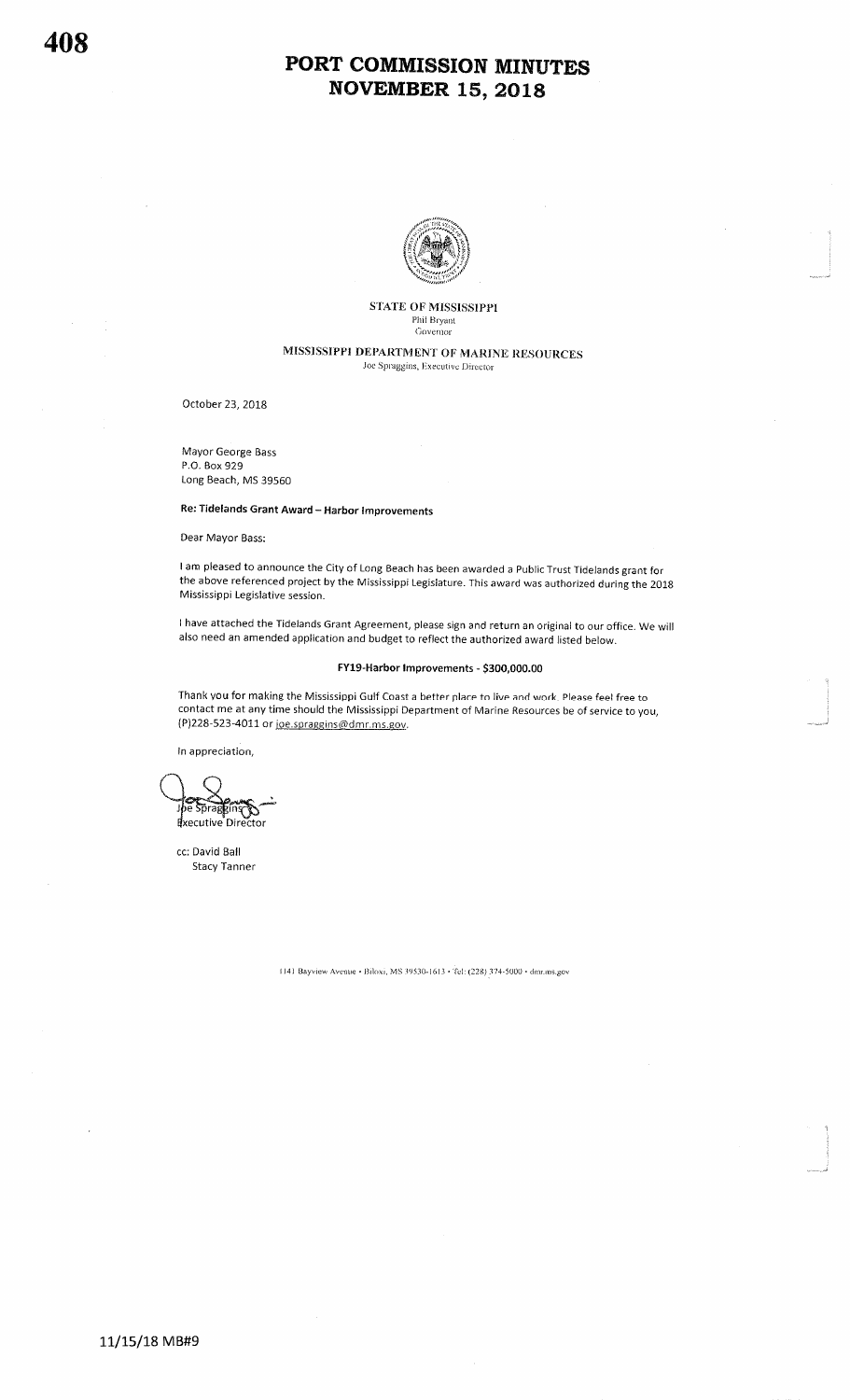MISSISSIPPI DEPARTMENT OF MARINE RESOURCES

FYl9-P613-02

# Tidelands Grant Agreement

City of Long Beach

FISCAL YEAR 20I9

City of Long Beach hereby agrees to expend funds as authorized by the Mississippi Legislature in H.B. 1606 2018 Regular Session and Mississippi Code Section 2g-IS-9.

The Mississippi Department of Marine Resources will disburse funds in the amount of \$300,000.00 for the 2019 Harbor Improvements, upon (1) receipt of this signed document; (2) MDMR possession of amended application with complete and final project designs and plans; (3) release of funds from the Mississippi Department of Finance and Administration; and (4) availability of said funds. TheMississippi Department of Marine Resources shall make progress payments in installments based on work completed and material used in the performance of a Tidelands project only after receiving written verification using Form TTF-3 (Attachment 1) and Form TTF-4 or Form TTF-5.

The City of Long Beach agrees to:

- 1) Expend mouies for the project as designated by the Legislature in H.B. 1606 2018 Regular Session 2019 Harbor Improvements and Mississippi Code Section 29-15-9, and be subject to anaudit by the State Auditor.
- 2) Provide the Department of Marine Resources with dctailed reports beginning January 31, 2019. and every six months thereafter for the duration of project, using the attached form TTF-4 (Attacllnent 2). Project reports will include:
	-
	- -Final project design and budget Description of Work Completed<br>-Benefits to the public and community Milestones for Completion -Benefits to the public and community
	- -Visual presentation (photographs) of project Funds expended (to include Tharrative description of project and Matching Funds) -Narrative description of project
- 
- - Funds expended (to include Tidelands
- 3) Provide the Department of Marine Resources with a Notification of Completion TTF-5 (to be included in linal payment request-Form TTF-3) to includc a detailed final report ofentire project, using the attached forms (Attachment 3).
- 4) Erect a prominent, pemanent sign to be displayed at all funded public access and construction related projects. The sigrr shall reacl "Funds fol this project appropriated by the Mississippi Legislature, 2019 Tidelands Trust Fund, through the Secretary of State, Delbert Hosemann, and the Mississippi Departrnent of Marine Resources."

On behalf of the Cify of Long Beach I have read, understand, and agree to ail temrs listed above, and recognize that failure to comply with any portion of this Grant Agreement could jeopardize the receipt of ary future Tidelands Trust Funds Appropriations.

JSpraggins, Executive Director Department of Marine Resources

George Bass, Mayor  $r \rightarrow$  Date City of Long Beach

| $10.25 - 15$ |
|--------------|
| Date         |
|              |
| 111618       |
| \ate         |

#### \*\*\* \*\*\*\*tk\*\*tk\*\*\*\*\*\*\*\* tk\*\*\* rk\*\* rr \* tk

follows:The commission recognized Harbormaster Bill Angley for his report, as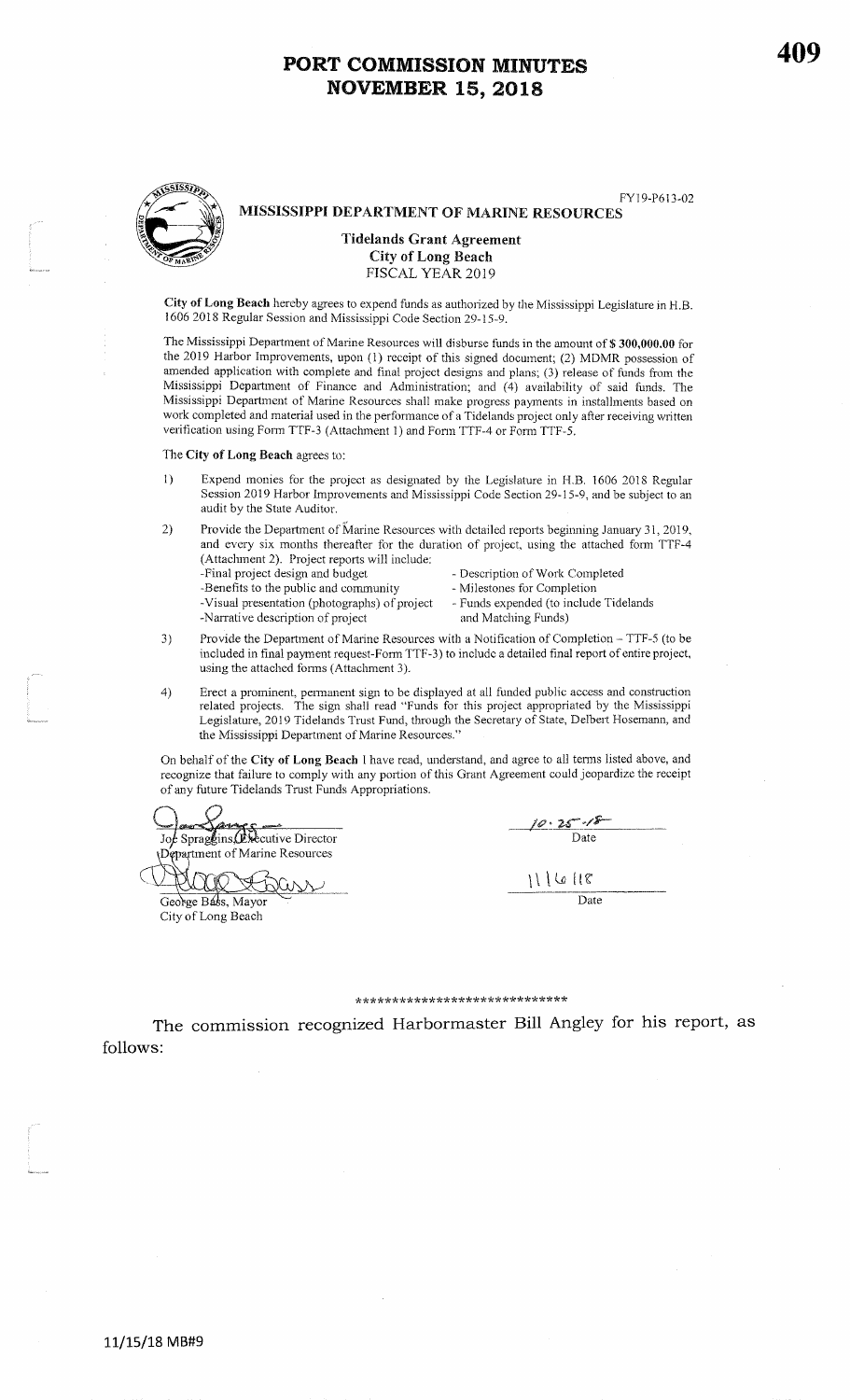#### Harbor Master Report

#### November 15, 2018

- . Engineer: overstreet Engineering- working on designs and permits for FEMA projects. Setting a meeting with Costelli for inspections and Recommendation for the Bait shopRetainer
- IF Working on pier decking, several finger piers are going to need rebuilt in the very near future due to root and bad hardware
- **Cameras up and running already in use**.
- . AC water damage in office replace condensate pump and replaced lights
- **Washer out of order overflowing into office when filling have not found the cause of** failure yet
- r Truck shell and slide
- **.** Storm that came through Nov 2<sup>nd</sup> caused more damage to West fishing pier and jetty due to high waves and tide. All will be added to project
- Speed bumps at both sides of yacht club drive and 2 south of the launch 378 dollars each
- . Resolution for law is being drafted with Myself, Jim and steve working together
- 143 of 218

 $\star\star$ 

:<br>U m<sub>al</sub>igorid

There was no action required or taken regarding the aforesaidharbormaster's report.

#### \*\*\*\*\*\*\*\*\*\*\*\*\*\*\*\*\*\*\*\*\*\*

There being no further business to come before the commission at this time, Commissioner Deschenes made motion seconded by Commissioner Hicks and unanimously carried to adjourn until the next regular meeting in duecourse.

\*\*\*\*\*\*\*\*\*\*\*\*\*\*\*\*\*\*\*\*\*\*\*\*